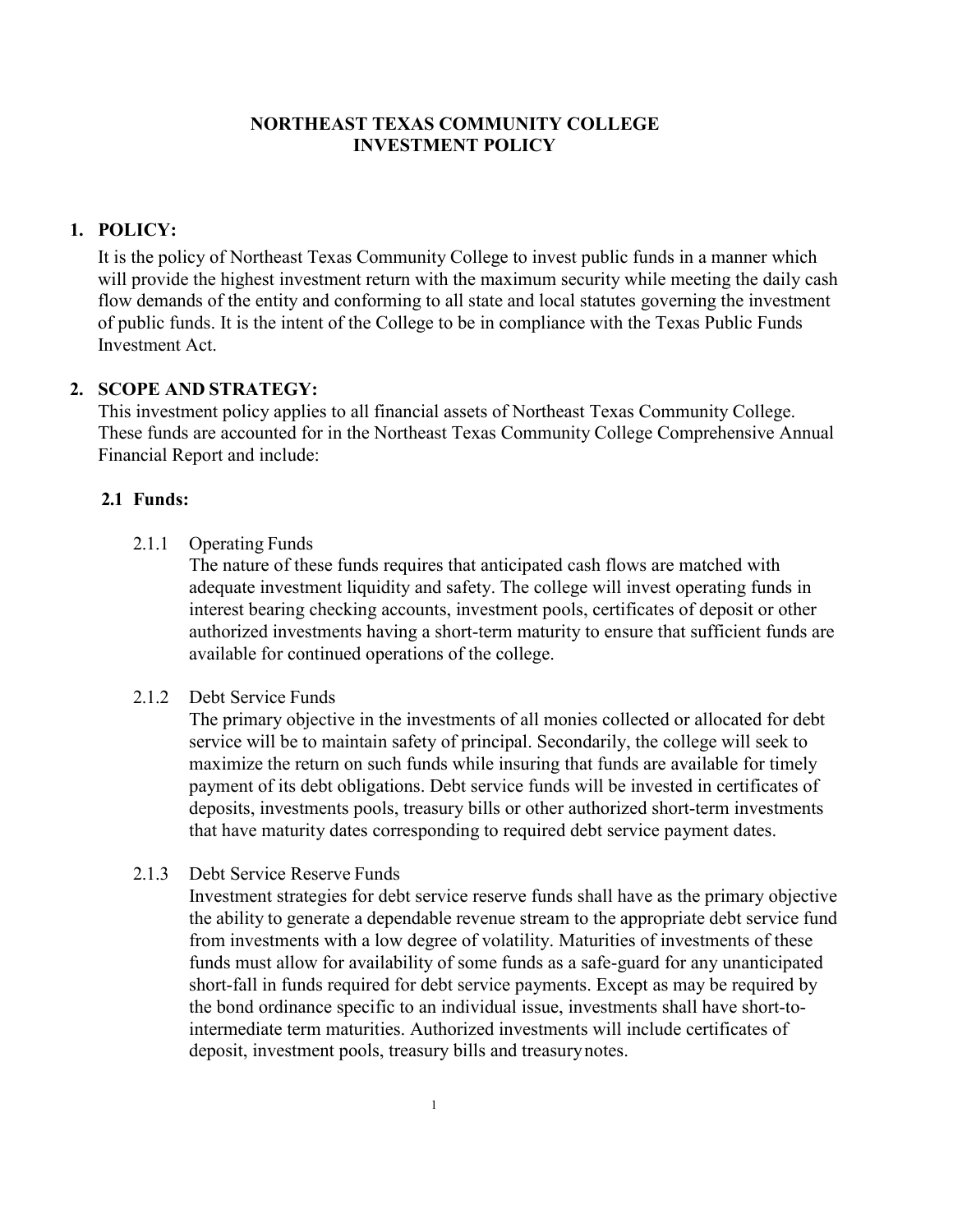## 2.1.4 Bond Funds

Investment of these funds will have the primary objective of safety of principal, while seeking to maximize returns on such funds, the maturity of investments must ensure sufficient funds are available to meet payment obligations on a timely basis. Short to intermediate term investments will be the most appropriate, depending on the progress of projects funded with bond funds. Any yield restrictions due to arbitrage rules must be considered when investing bond funds.

# **3. PRUDENCE:**

Investments shall be made with judgment and care--under circumstances which persons of prudence, discretion and intelligence exercise in the management of their own affairs, not for speculation, but for investment, considering the probable safety of their capital as well as the probable income to be derived.

**3.1** The standard of prudence to be used by investment officials shall be the "**prudent person**" standard and shall be applied in the context of managing an overall portfolio. Investment officers acting in accordance with written procedures and the investment policywho exercise due diligence shall be relieved of personal responsibility for an individual security's credit risk or market price changes, provided deviations from expectations are reported in a timely fashion and appropriate action is taken to control adverse developments.

# **4. OBJECTIVE:**

The primary objectives, in priority order, of the Northeast Texas Community College's investment activities shall be:

- **4.1 Safety:** Safety of principal is the foremost objective of the investment program. Investments of the Northeast Texas Community College District shall be undertaken in a manner that seeks to ensure the preservation of capital in the overall portfolio. To attain this objective, diversification is required in order that potential losses on individual securities do not exceed the income generated from the remainder of the portfolio.
- **4.2 Liquidity:** The Northeast Texas Community College District's investment portfolio will remain sufficiently liquid to enable the Northeast Texas CommunityCollege District to meet all operating requirements which might be reasonablyanticipated.
- **4.3 Yield:** The Northeast Texas Community College District's investment portfolio shall be designed with the objective of attaining a yield throughout budgetary and economic cycles, commensurate with the Northeast Texas Community College District's investment risk constraints and the cash flow characteristics of the portfolio.
- **4.4 Diversification:** To diversify investments as to maturity, instruments, and financial institutions where permissible under state law.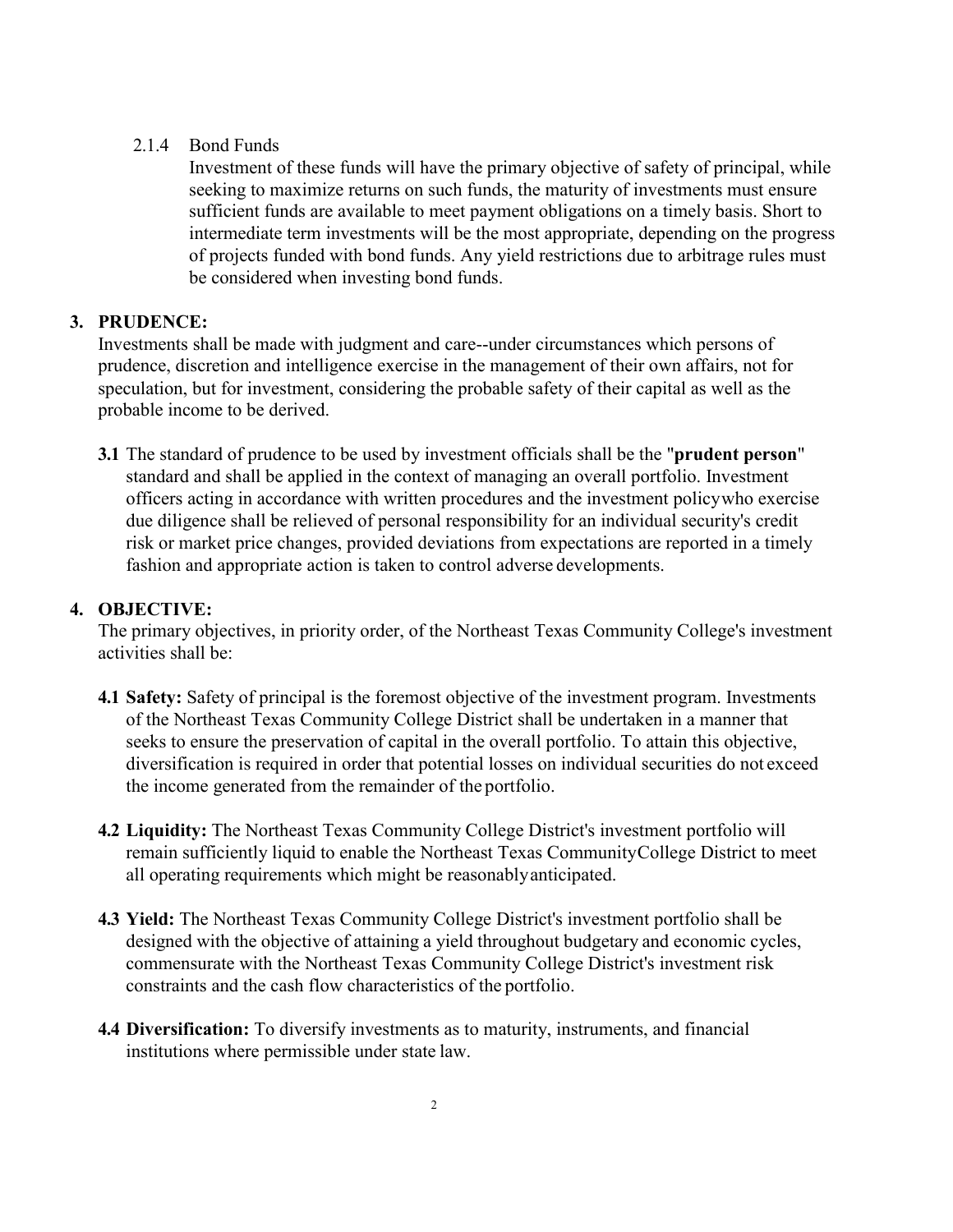**4.5 Marketability:** The Northeast Texas Community College District's investment portfolio shall be designed with the objective of purchasing investments that can be converted to cash orother liquid assets within seven working days to ensure an adequate cash flow for uninterrupted fiscal operations.

Market price of each investment shall be monitored and reported to the Board of Trustees during all regularly scheduled meetings of the Board of Trustees. Monitoring shall include calculating and reporting the current face or par value of an investment multiplied by the net selling price of the security as quoted by a recognized market pricing source quoted on the valuation date.

**4.6 Maturity:** Maturities of investments must allow for availability of some funds as asafe-guard for any unanticipated short-fall in funds required for operations as well as debt service payments.

### **5. DELEGATION OF AUTHORITY:**

Authority to manage the Northeast Texas Community College District's investment program is derived from the following: The Public Funds Investment Act, Chapter 2256, Texas Government Code and Northeast Texas Community College District Board of Trustees Resolution. Management responsibility for the investment program is hereby delegated to the Vice President for Administrative Services and the Controller, who shall serve as investment officers for the college and shall establish written procedures for the operation of the investment program consistent with this investment policy. The investment officers shall attend at least one training session on investments within six months after taking office or assuming duties. Procedures should include reference to: safekeeping, repurchase agreements, wire transfer agreements, banking service contracts and collateral/depository agreements. Such procedures shall include explicit delegation of authority to persons responsible for investment transactions. No person may engage in an investment transaction except as provided under the terms of this policy and the procedures established by the investment officers and approved by the Board. The investment offices shall be responsible for all transactions undertaken and shall establish a system of controls to regulate the activities of subordinate officials. Signatures approval of both investment officers is required on all investment transactions.

**6. TRAINING:** Each member of the Board of Trustees and its investment officer(s) shall attend at least one training session related to the person's responsibilities within six months after taking office or assuming duties. Training must include education in investment controls, security risks, strategy risks, market risks, diversification of investment portfolio, and compliance with thePublic Funds Investment Act.

An investment officer shall attend a training session not less than once in a two-year period and may receive training from any independent source approved by the Board of Trustees. Each training session attended shall contain at least ten hours of instruction related to the officer's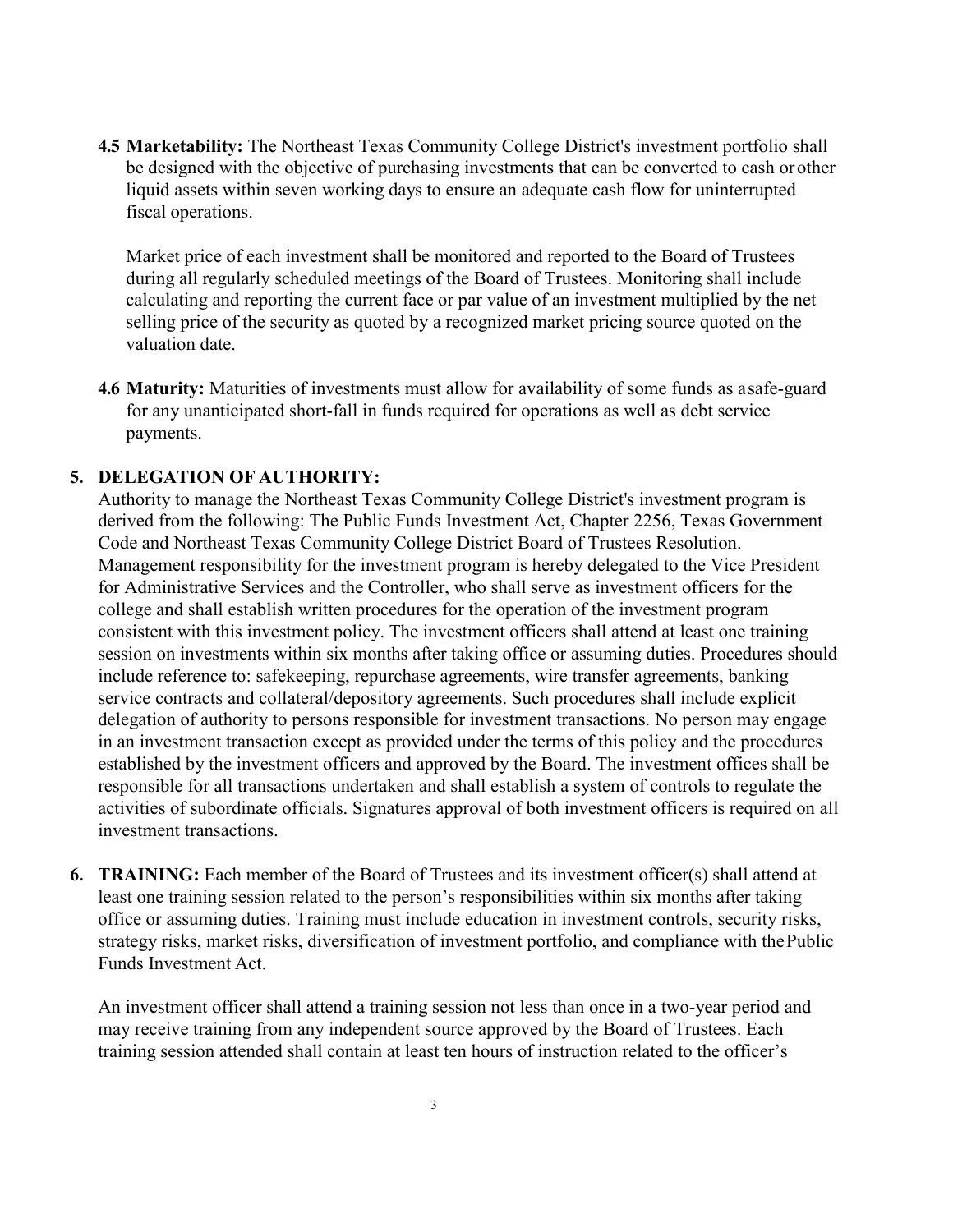responsibilities under the Public Funds Investment Act.

# **7. ETHICS AND CONFLICTS OF INTEREST:**

Officers and employees involved in the investment process shall refrain from personal business activity that could conflict with proper execution of the investment program, or which couldimpair their ability to make impartial investment decisions. Employees and investment officials shall disclose to the President of Northeast Texas Community College District any material financial interests in financial institutions that conduct business within this jurisdiction, and they shall further disclose any large personal financial/investment positions that could be related to the performance of the Northeast Texas Community College District, particularly with regard to the time of purchases and sales.

# **8. AUTHORIZED FINANCIAL DEALERS AND INSTITUTIONS:**

The Vice President for Administrative Services will maintain a list of financial institutions authorized to provide investment services. In addition, a list will also be maintained of approved security broker/dealers selected by credit worthiness who are authorized to provide investment services in the State of Texas. These may include "primary" dealers or regional dealers that qualify under Securities & Exchange Commission Rule 15C3-1 (uniform net capital rule). No public deposit shall be made except in a qualified public depository as established by state laws.

All financial institutions and broker/dealers who desire to become qualified bidders for investment transactions must supply the Vice President for Administrative Services with the following: audited financial statements, proof of state registration, certification of having read Northeast Texas Community College District's investment policy and depository contracts.

An annual review of the financial condition and registrations of qualified bidders will be conducted by the Vice President for Administrative Services.

A current audited financial statement is required to be on file for each financial institution and broker/dealer in which the Northeast Texas Community College District invests.

## **9. AUTHORIZED AND SUITABLE INVESTMENTS:**

The Northeast Texas Community College District Board of Trustees, by adoption of this policy, authorizes the college investment officers to invest in the following types of securities. Amendments to the investment policy must be approved by the Board of Trustees through Board resolution.

- **9.1 Certificates of Deposit:** A certificate of deposit is an authorized investment if the certificate is issued by a state or national bank domiciled in this state, a savings bank domiciled in this state, or a state or federal credit union domiciled in this state and is:
	- 9.1.1 guaranteed or insured by the Federal Deposit Insurance Corporation or its successor or the National Credit Union Share Insurance Fund or its successor;
	- 9.1.2 secured by obligations that are described by PFIA, Section 2256.009 (a) including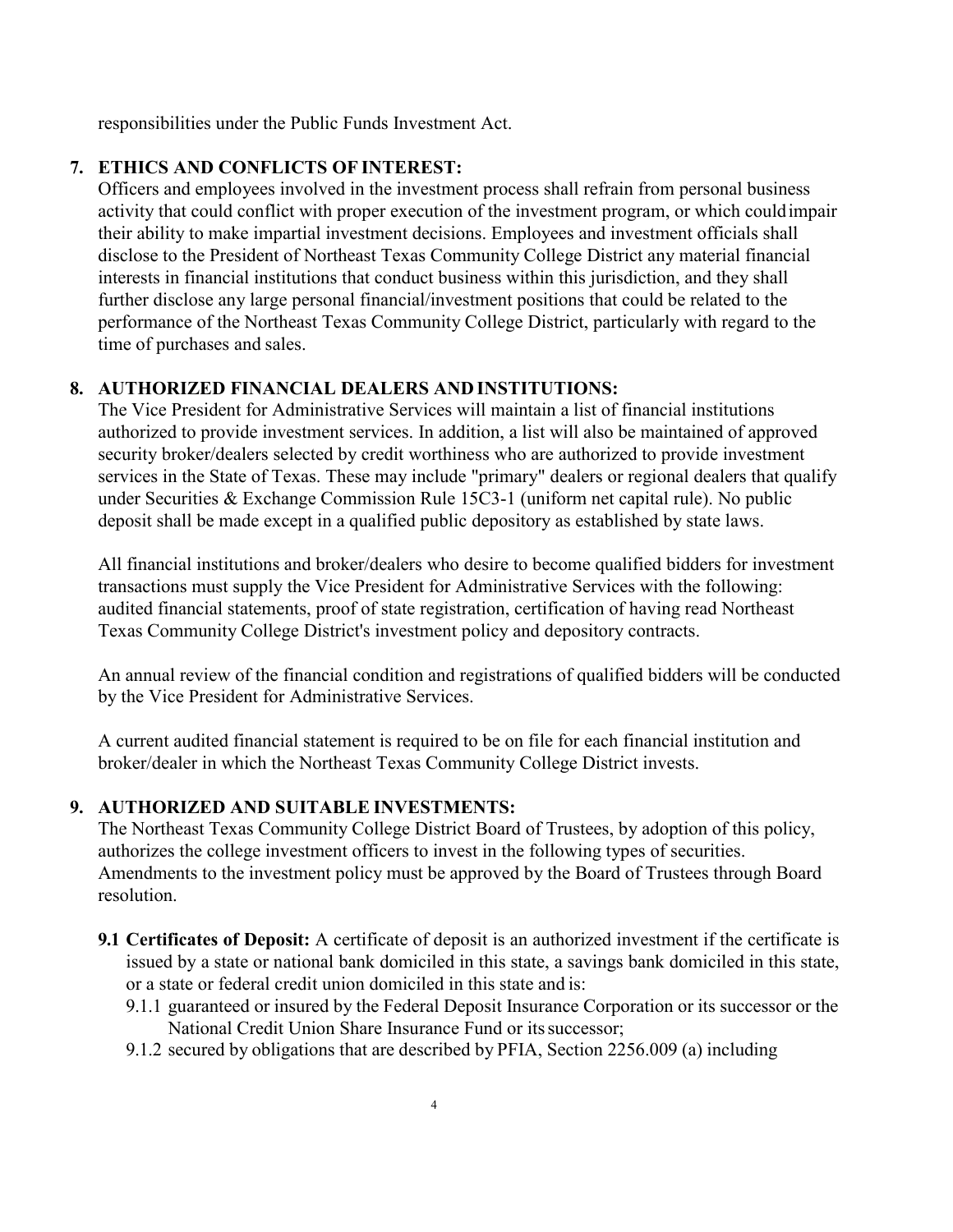mortgage backed securities directly issued by a federal agency or instrumentality that have a market value of not less than the principal amount of the certificates, but excluding those mortgage backed securities of the nature described by Section 2256.009 (b);or

- 9.1.3 secured in any other manner and amount provided by law for deposits of thedistrict.
- **9.2 Mutual Funds:** Except as provided by Subsection (c) of Section 2256.014 of the Public Funds Investment Act a no-load money market mutual fund is an authorized investment under this policy if the mutual fund:
	- 9.2.1 is registered with and regulated by the Securities and Exchange Commission;
	- 9.2.2 provides the investing entity with a prospectus and other information required bythe Securities Exchange Act of 1934 (15 U.S.C. Section 78a et seq.) or the Investment Company Act of 1940 (15 U.S.C. Section 80a-1 etseq.);
	- 9.2.3 Complies with federal Securities and Exchange Commission Rule 2a-7 (17 C.F.R. Section 270.2a-7), promulgated under the Investment Company Act of 1940 (15 U.S.C. Section 80a-1 et seq.).
	- 9.2.4 has a dollar-weighted average stated maturity of 90 days orfewer;
	- 9.2.5 includes in its investment objectives the maintenance of a stable net asset value of \$1 for each share.

In addition to a no-load money market mutual fund permitted as an authorized investment referenced in 9.2 above, a no-load mutual fund is an authorized investment if the mutual fund:

- a. Is registered with the Securities and Exchange Commission;
- b. Has an average weighted maturityof less than two years;
- c. Is invested exclusively in obligations approved in Subchapter 2256.014;
- d. Is continuously rated as to investment quality by at least one nationally recognized investment rating firm of not less than AAA or its equivalent; and
- e. Conforms to the requirements set forth in Sections 2256.016 (b) and (c) relating to eligibility of investment pools to receive and invest funds of investingentities.

Investments in mutual funds are not authorized that in the aggregate will exceed 15 percent of the monthly average fund balance, excluding bond proceeds and reserves and other funds held for debt service.

- **9.3 Investment Pools:** To be eligible to receive funds from and invest funds on behalf of an entity under this section, an investment pool must furnish to the investment officer or other authorized representative of the entity an offering circular or other similar disclosure instrument.
- **9.4 Obligations of, or Guaranteed by, governmental Entities:** Except as provided by Subsection (b) of Section 2256.009 of the Public Funds Investment Act. The followingare authorized investments under this policy:
	- 9.4.1 obligations of the United States or its agencies and instrumentalities;
	- 9.4.2 direct obligations of this state or its agencies and instrumentalities;
	- 9.4.3 collateralized mortgage obligations directly issued by a federal agency or instrumentality of the United States, the underlying security for which is guaranteed by an agency or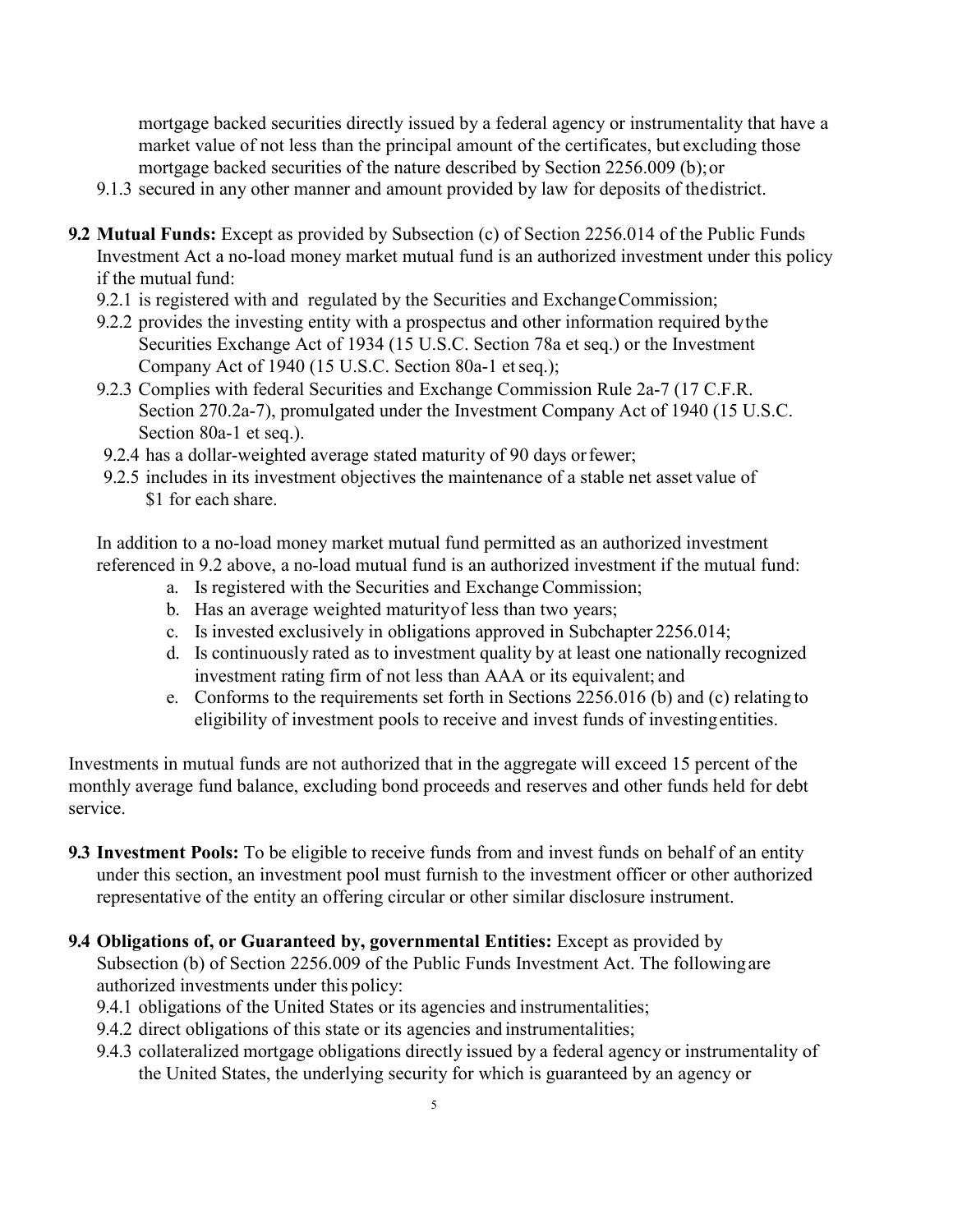instrumentality of the United States;

- 9.4.4 other obligations, the principal and interest of which are unconditionally guaranteed or insured by, or backed by the full faith and credit of, this state or the United States ortheir respective agencies and instrumentalities;
- 9.4.5 obligations of states, agencies, counties, cities and other political subdivisions of the state rated as to investment quality by a nationally recognized investment rating firm not less than A or its equivalent; and
- **9.5 Commercial Paper:** Commercial paper is an authorized investment under this policy if the commercial paper:
	- 9.5.1 has a stated maturity of 365 days or fewer from the date of its issuance; and
	- 9.5.2 is rated not less than A-1 or P-1 or an equivalent rating by at least two nationally recognized credit rating agencies or one nationally recognized credit rating agency and is fully secured by an irrevocable letter of credit issued by a bank organized and existing under the laws of the United States or any state.

## **10. COLLATERALIZATION:**

Collateralization will be required on two types of investments: certificates of deposit and repurchase (and reverse) agreements. In order to anticipate market changes and provide a level of security for all funds, the collateralization level will be (102%) of market value of principal and accrued interest and will be compared to market weekly. Collateral will always be held by an independent third party with whom the entity has a current custodial agreement. A clearly marked evidence of ownership (safekeeping receipt) must be supplied to Northeast Texas Community College District and retained.

The right of collateral substitution is granted.

### **11. SAFEKEEPING AND CUSTODY:**

All security transactions, including collateral for repurchase agreements, entered into by the Northeast Texas Community College District shall be conducted on a **delivery-versus-payment (DVP)** basis. Securities will be held by a third party custodian designated by the Vice President for Administrative Services and evidenced by safekeeping receipts.

### **12. MAXIMUM MATURITIES:**

To the extent possible, the Northeast Texas Community College District will attempt to match its investment maturities with anticipated cash flow requirements.

### **13. INTERNAL CONTROL:**

The Vice President for Administrative Services shall establish an annual process of independent review by an external auditor. This review will provide internal control by assuring compliance with policies and procedures.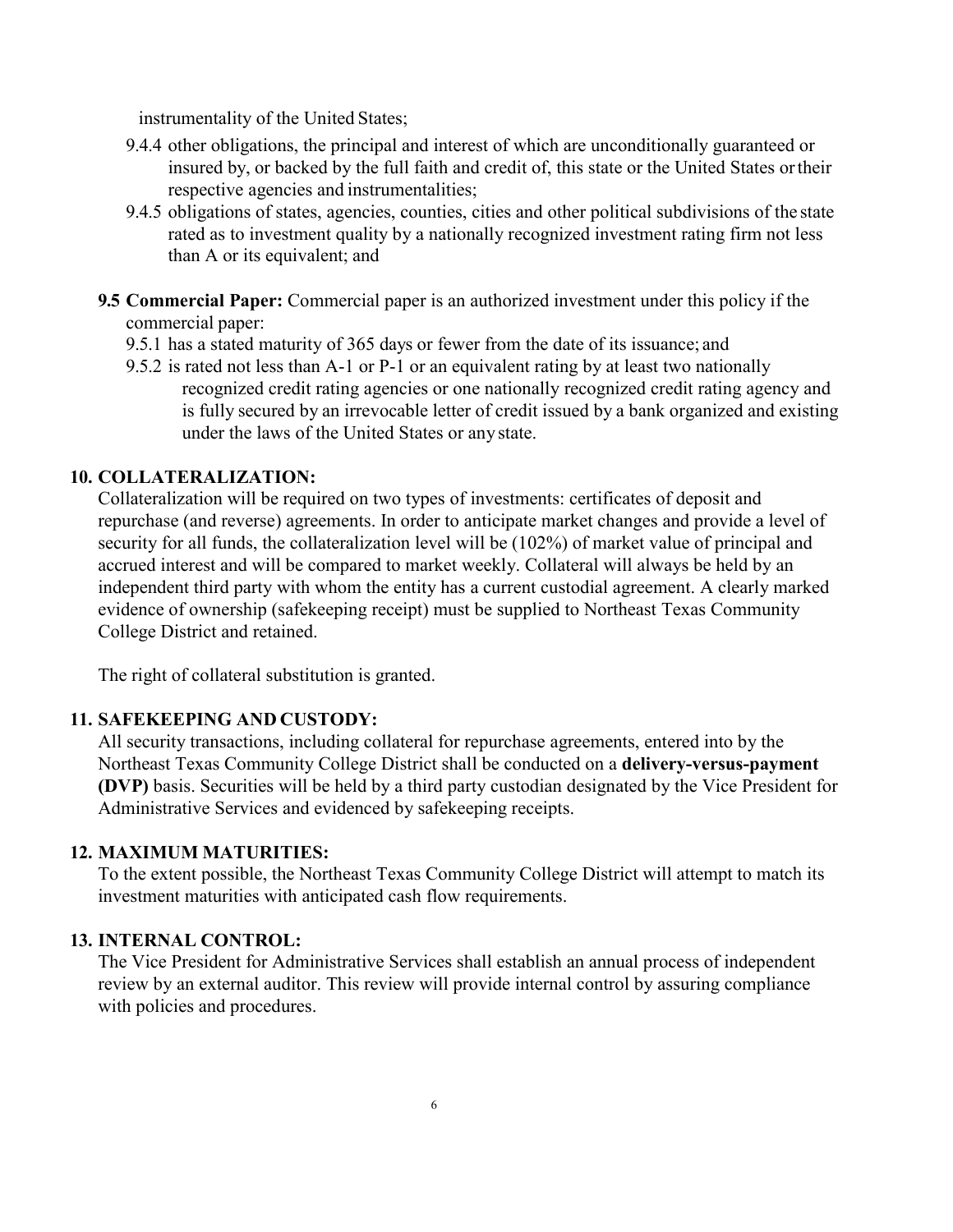### **14. PERFORMANCE STANDARDS:**

The investment portfolio shall be designed with the objective of obtaining a rate of return throughout budgetary and economic cycles, commensurate with the investment risk constraints and the cash flow needs.

### **15. MONITORING MARKET PRICES AND RATING CHANGES:**

The Vice President for Administrative Services shall monitor the investment portfolio and shall keep the Board informed of significant changes in the market value of the College District's investment portfolio. Information sources may include financial/investment publications and electronic media, available software for tracking investments, depository banks, commercial or investment banks, financial advisers, and representatives/advisers of investment pools or money market funds. Monitoring shall be done monthly, or more often as economic conditions warrant by using appropriate reports, indices, or benchmarks for the type of investment.

In accordance with Government Code 2256.005(b), the investment officer shall monitor changes in investment ratings and liquidate investments that do not maintain satisfactory ratings.

### **16. REPORTING:**

The Vice President for Administrative Services is charged with the responsibility of including a market report on investment activity and returns in the Northeast Texas Community College District's Financial Report. Reports will be presented to the Board during each regularly scheduled monthly meeting and will include performance and interest earnings. The investment report shall be prepared jointly and signed by all investment officers of the college district.

### **17. INVESTMENT POLICY ADOPTION:**

The Northeast Texas Community College District's investment policy shall be reviewed annually by the college Investment Officers and any modifications made thereto must be approved and adopted by resolution of the Northeast Texas Community College District's Board of Trustees.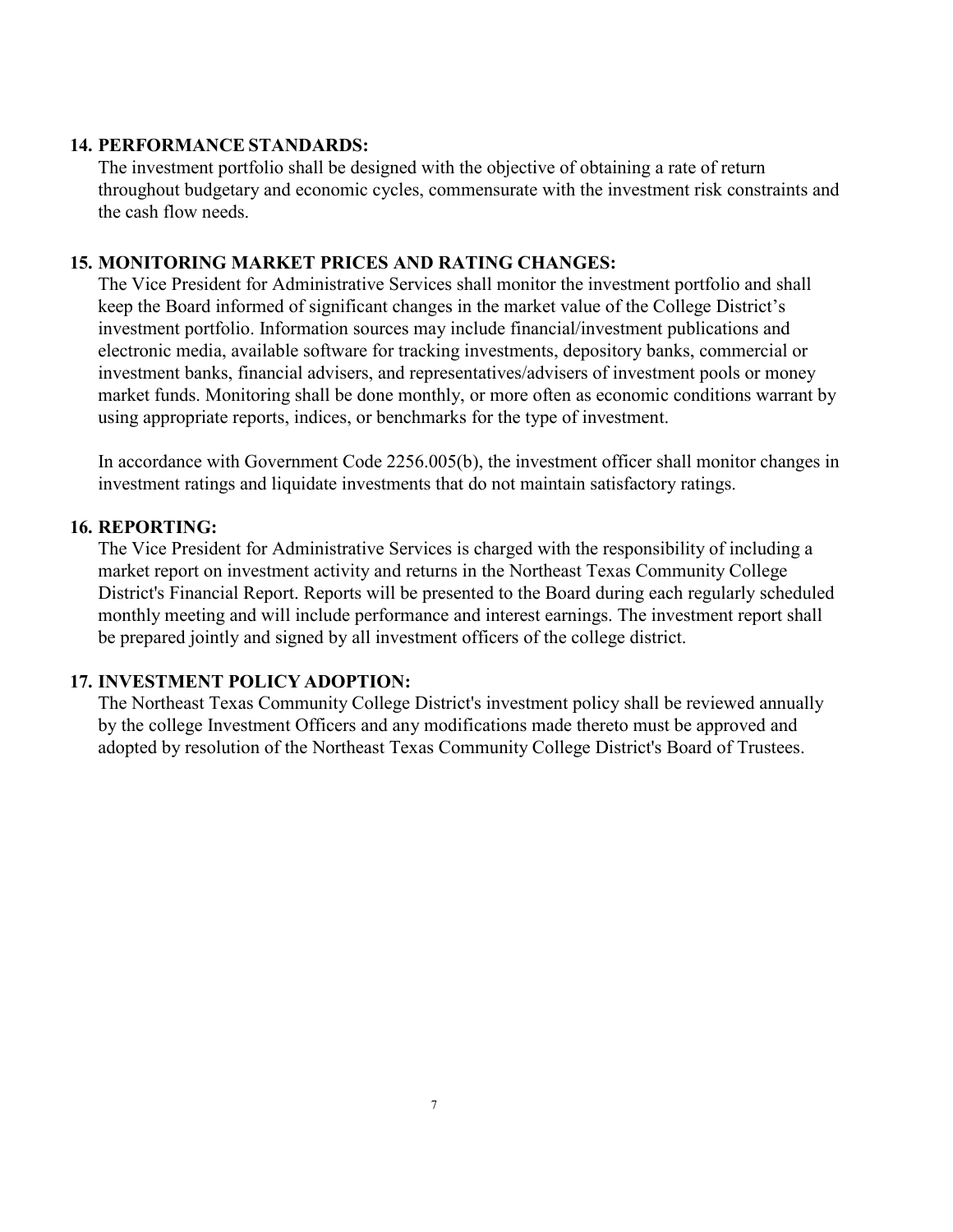## **GLOSSARY**

**AGENCIES:** Federal agency securities.

ASKED: The price at which securities are offered.

**BANKERS' ACCEPTANCE (BA):** A draft or bill or exchange accepted by a bank or trust company. The accepting institution guarantees payment of the bill, as well as the issuer.

**BID:** The price offered by a buyer of securities. (When you are selling securities, you ask for a bid). See Offer

**BROKER:** A broker brings buyers and sellers together for a commission.

**CERTIFICATE OF DEPOSIT (CD):** A time deposit with a specific maturity evidenced by a certificate. Large denomination CD's are typically negotiable.

**COLLATERAL:** Securities, evidence of deposit or other property which a borrower pledges to secure repayment of a loan. Also refers to securities pledged by a bank to secure deposits of public monies.

**COMPREHENSIVE ANNUAL FINANCIAL REPORT (CAFR):** The official annual report for the Northeast Texas Community College District. It includes five combined statements for each individual fund and account group prepared in conformity with GAAP. It also includes supporting schedules necessary to demonstrate compliance with finance related legal and contractual provisions, extensive introductory material, and a detailed Statistical Section.

**COUPON:** (a) The annual rate of interest that a bond's issuer promises to pay the bondholder on a bond's face value. (b) A certificate attached to a bond evidencing interest due on a payment date.

**DEALER:** A dealer, as opposed to a broker, acts as a principal in all transactions, buying and selling for his own account.

**DEBENTURE:** A bond secured only by the general credit of the issuer.

**DELIVERY VERSUS PAYMENT:** There are two methods of delivery of securities: delivery versus payment and delivery versus receipt. Delivery versus payment is delivery of securities with an exchange of money for the securities. Delivery versus receipt is delivery of securities with an exchange of a signed receipt for the securities.

**DISCOUNT:** The difference between the cost price of a security and its maturity when quoted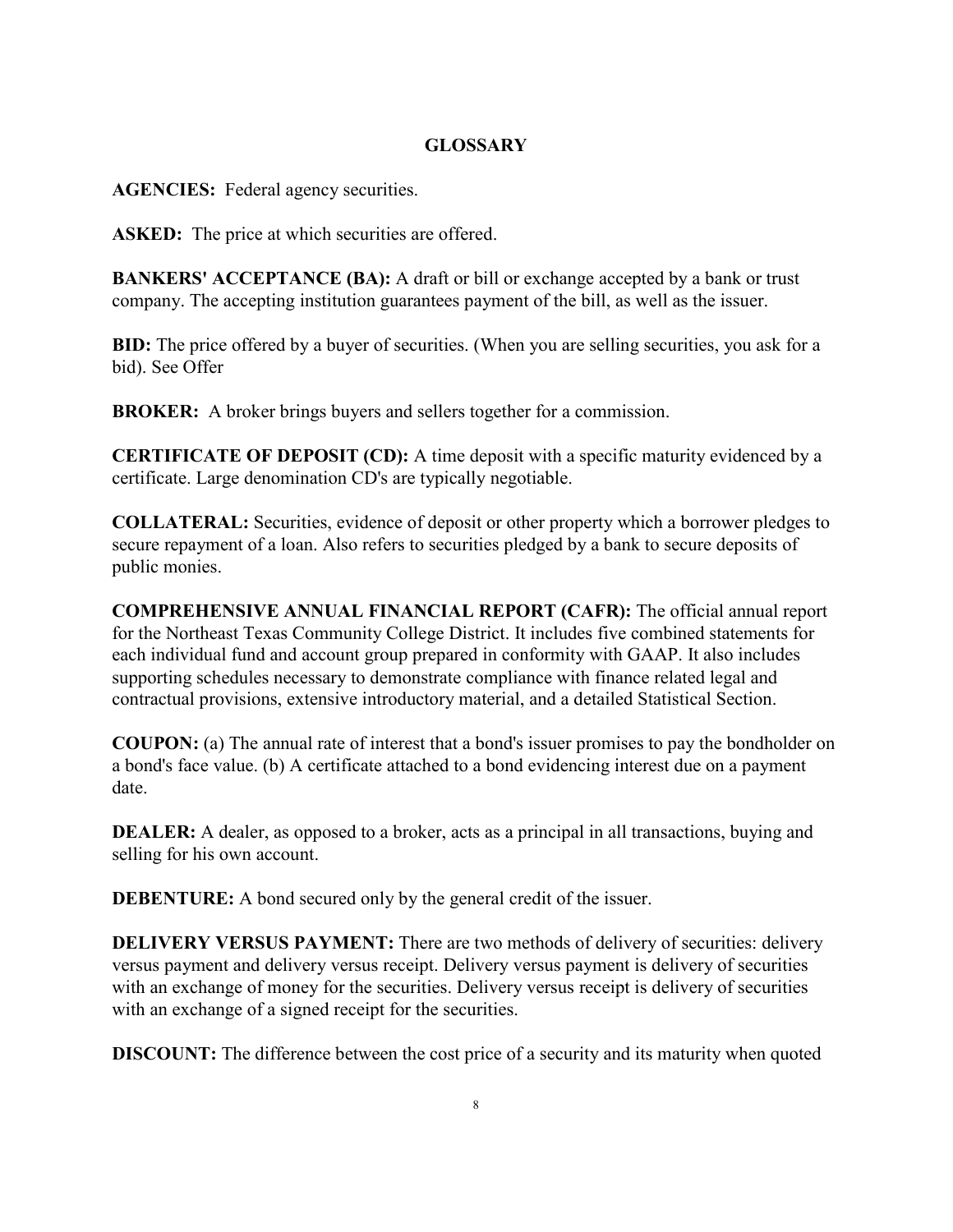at lower than face value. A security selling below original offering price shortly after sale also is considered to be at a discount.

**DISCOUNT SECURITIES:** Non-interest bearing money market instruments that are issued a discount and redeemed at maturity for full face value, e.g. U.S. Treasury Bills.

**DIVERSIFICATION:** Dividing investment funds among a variety of securities offering independent returns.

**FEDERAL CREDIT AGENCIES:** Agencies of the Federal government set up to supply credit to various classes of institutions and individuals, e.g. S&L's, small business firms, students, farmers, farm cooperatives, and exporters.

**FEDERAL DEPOSIT INSURANCE CORPORATIONS (FDIC):** A federal agency that insures bank deposits, currently up to \$100,000 per deposit.

**FEDERAL FUNDS RATE:** The rate of interest at which Fed funds are traded. This rate is currently pegged by the Federal Reserve through open-market operations.

**FEDERAL HOME LOAN BANKS (FHLB):** The institutions that regulate and lend to savings and loan associations. The Federal Home Loan Banks play a role analogous to that played by the Federal Reserve Banks vis-a-vis member commercial banks.

**FEDERAL NATIONAL MORTGAGE ASSOCIATION (FNMA):** FNMA, like GNMA was chartered under the Federal National Mortgage Association Act in 1938. FNMA is a federal corporation working under the auspices of the Department of Housing and Urban Development (HUD). It is the largest single provider of residential mortgage funds in the United States. Fannie Mae, as the corporation is called, is a private stockholder-owned corporation. The corporation's purchases include a variety of adjustable mortgages and second loans, in addition to fixed-rate mortgages. FNMA's securities are also highly liquid and are widely accepted. FNMA assumes and guarantees that all security holders will receive timely payment of principal and interest.

**FEDERAL OPEN MARKET COMMITTEE (FOMC):** Consists of seven members of the Federal Reserve Board and five of the twelve Federal Reserve Bank Presidents. The President of the New York Federal Reserve Bank is a permanent member, while the other Presidents serve on a rotating basis. The Committee periodically meets to set Federal Reserve guidelines regarding purchases and sales of Government Securities in the open market as a means of influencing the volume of bank credit and money.

**FEDERAL RESERVE SYSTEM:** The central bank of the United States created by Congress and consisting of a seven member Board of Governors in Washington, D.C., 12 regional banks and about 5,700 commercial banks that are members of the system.

## **GOVERNMENT NATIONAL MORTGAGE ASSOCIATION (GNMA or Ginnie Mae):**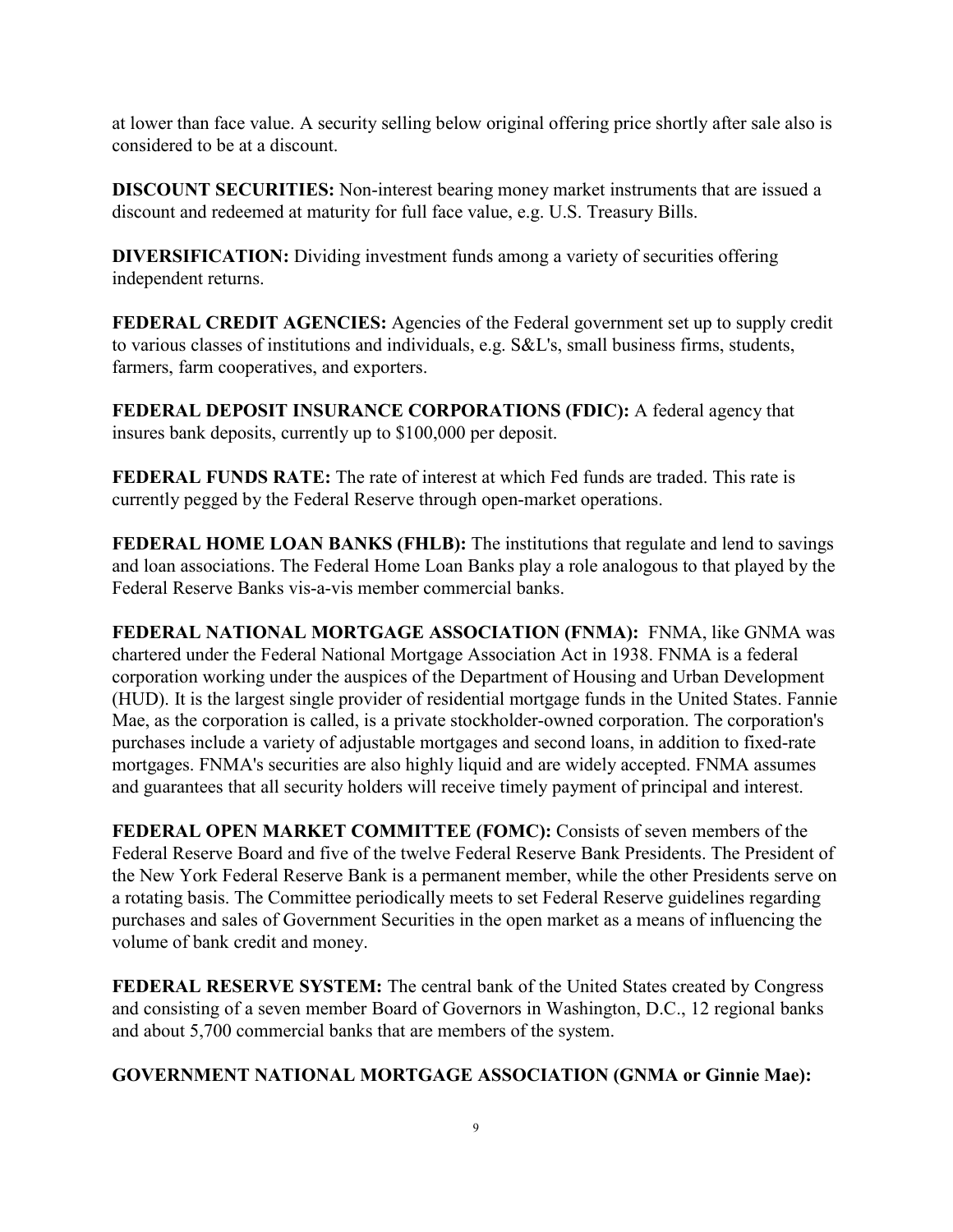Securities influencing the volume of bank credit guaranteed by GNMA and issued by mortgage bankers, commercial banks, savings and loan associations, and other institutions. Security holder is protected by full faith and credit of the U.S. Government. Ginnie Mae securities are backed by the FHA, VA, or FMHM mortgages. The term "passthroughs" is often used to describe Ginnie Maes.

**LIQUIDITY:** A liquid asset is one that can be converted easily and rapidly into cash without a substantial loss of value. In the money market, a security is said to be liquid if the spread between bid and asked prices is narrow and reasonable size can be done at those quotes.

**LOCAL GOVERNMENT INVESTMENT POOL (LGIP):** The aggregate of all funds from political subdivisions that are placed in the custody of the State Treasurer for investment and reinvestment.

**MARKET VALUE:** The price at which a security is trading and could presumably be purchased or sold.

**MASTER REPURCHASE AGREEMENT:** A written contract covering all future transactions between the parties to repurchase--reverse repurchase agreements that establishes each party's rights in the transactions. A master agreement will often specify, among other things, the right of the buyer-lender to liquidate the underlying securities in the event of default by the sellerborrower.

**MATURITY:** The date upon which the principal or stated value of an investment becomes due and payable.

**MONEY MARKET:** The market is which short-term debt instruments (bills, commercial paper, bankers' acceptances, etc.) are issued and traded.

**OFFER:** The price asked by a seller of securities. (when you are buying securities, you ask for an offer.) See Asked and Bid.

**OPEN MARKET OPERATIONS:** Purchases and sales of government and certain other securities in the open market by the New York Federal Reserve Bank as directed by the FOMC in order to influence the volume of money and credit in the economy. Purchases inject reserves into the bank system and stimulate growth of money and credit: sales have the opposite effect. Open market operations are the Federal Reserve's most important and most flexible monetary policy tool.

**PORTFOLIO:** Collection of securities held by an investor.

**PRIMARY DEALER:** A group of government securities dealers who submit daily reports of market activity and positions and monthly financial statements to the Federal Reserve Bank of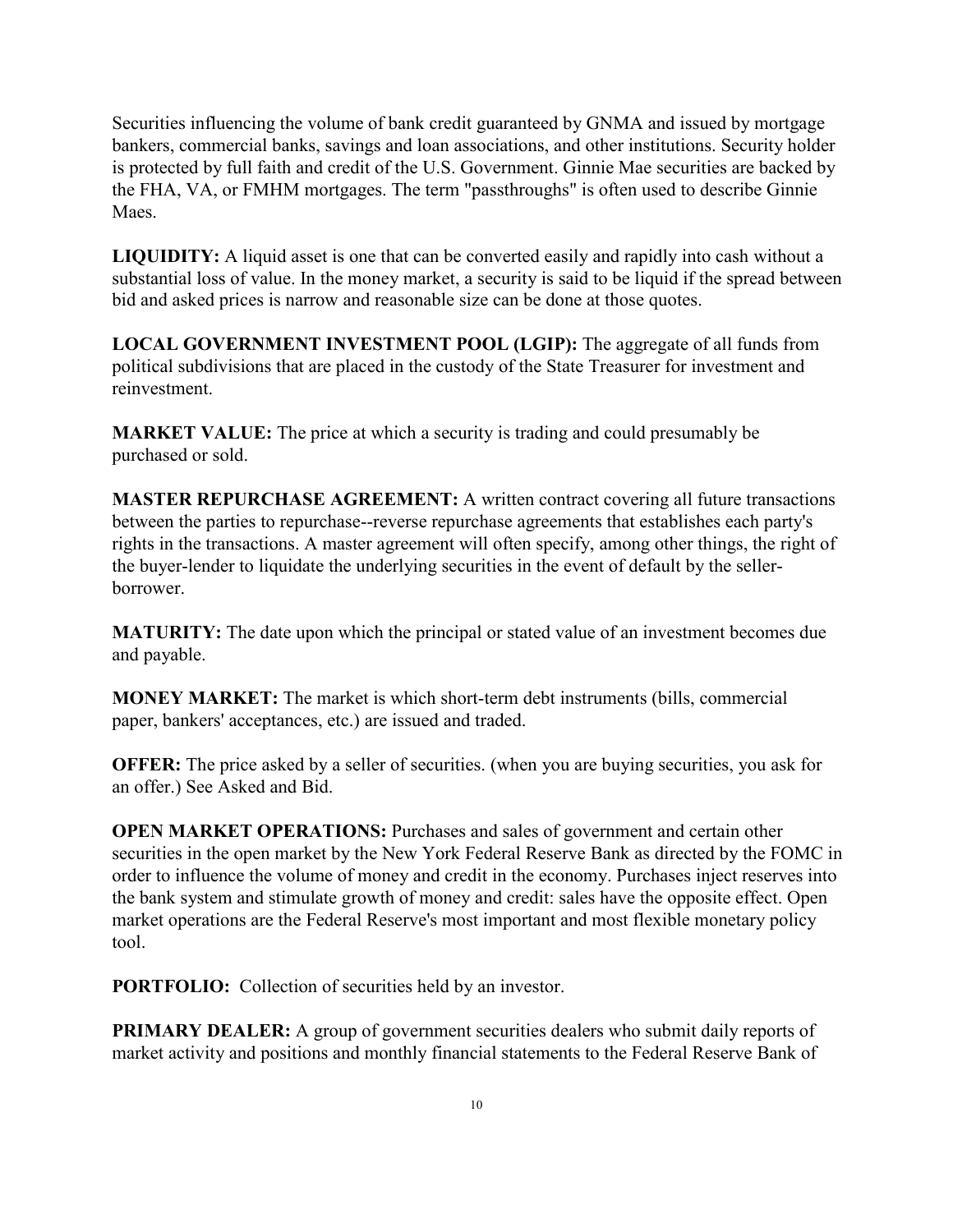New York and are subject to its informal oversight. Primary dealers include Securities and Exchange Commission (SEC) - registered securities broker-dealers, banks, and a few unregulated firms.

**PRUDENT PERSON RULE:** An investment standard. In some states the law requires that a fiduciary, such as a trustee, may invest money only in a list of securities selected by the custody state--the so-called legal list. In other states the trustee may invest in a security if it is one which would be bought by a prudent person of discretion and intelligence who is seeking a reasonable income and preservation of capital.

**QUALIFIED PUBLIC DEPOSITORIES:** A financial institution which does not claim exemption from the payment of any sales or compensating use or ad valorem taxes under the laws of this state, which has segregated for the benefit of the commission eligible collateral having a value of not less than its maximum liability and which has been approved by the Public Deposit Protection Commission to hold public deposits.

**RATE OF RETURN:** The yield obtainable on a security based on its purchase price or its current market price. This may be the amortized yield to maturity on a bond the current income return.

**REPURCHASE AGREEMENT (RP OR REPO):** A holder of securities sells these securities to an investor with an agreement to repurchase them at a fixed price on a fixed date. The security "buyer" in effect lends the "seller" money for the period of the agreement, and the terms of the agreement are structured to compensate him for this. Dealers use RP extensively to finance their positions. Exception: When the Fed is said to be doing RP, it is lending money, that is, increasing bank reserves.

**SAFEKEEPING:** A service to customers rendered by banks for a fee whereby securities and valuables of all types and descriptions are held in the bank's vaults for protection.

**SECONDARY MARKET:** A market made for the purchase and sale of outstanding issues following the initial distribution.

**SECURITIES & EXCHANGE COMMISSION:** Agency created by Congress to protect investors in securities transactions by administering securities legislation.

**SEC RULE 15C3-1:** See Uniform Net Capital Rule.

**TREASURY BILLS:** A non-interest bearing discount security issued by the U.S. Treasury to finance the national debt. Most bills are issued to mature in three months, six months, or one year.

**TREASURY BOND:** Long-term U.S. Treasury securities having initial maturities of more than